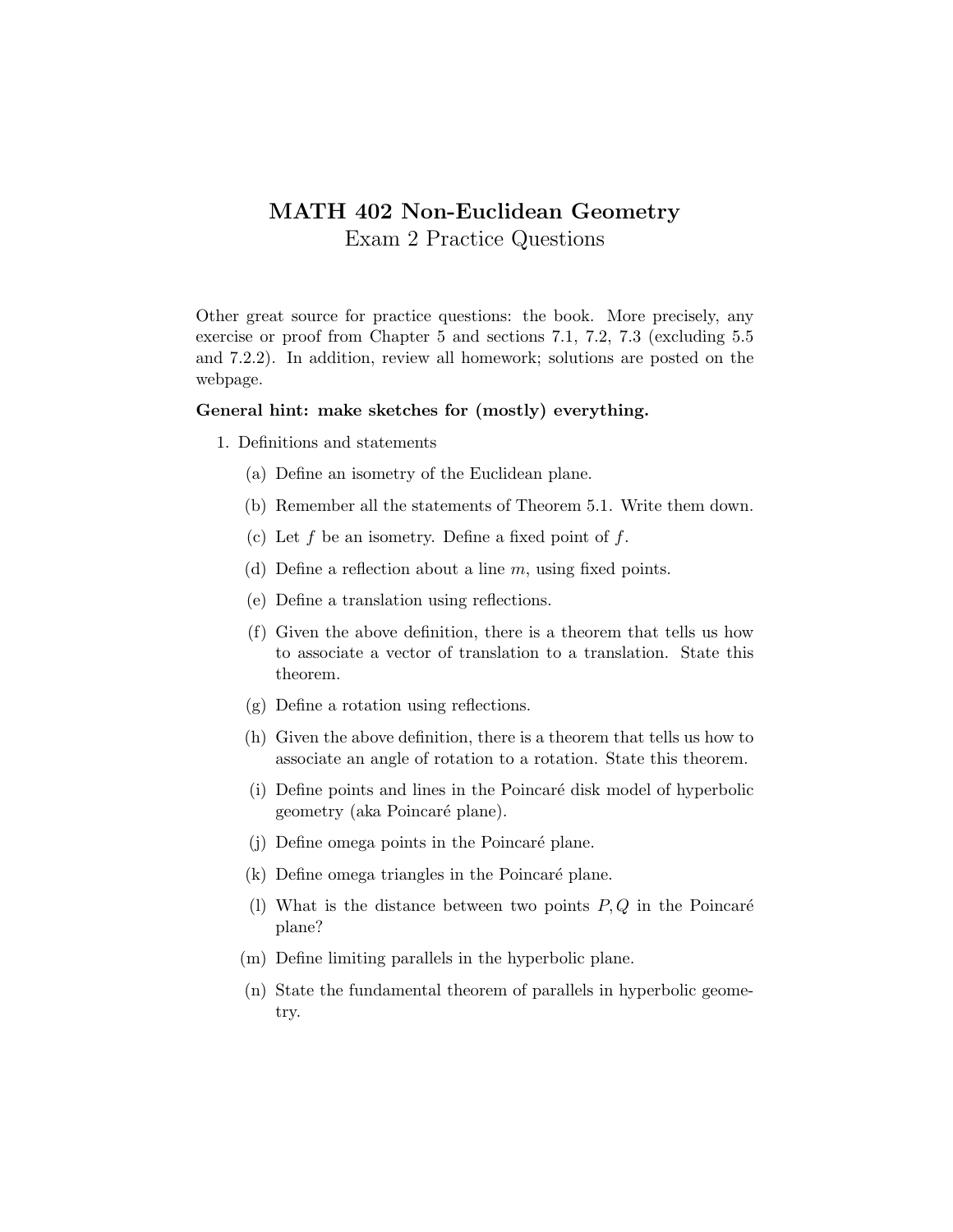- 2. Constructions
	- (a) Given a hyperbolic line  $m$  and a point  $P$ , how can one construct a hyperbolic line  $l$  through  $P$  perpendicular to  $m$ , in the following cases:
		- i. P is not on m
		- ii.  $P$  is on  $m$
	- (b) Given a hyperbolic line l in the Poincaré plane, and a point  $P$ not on  $l$ , construct the limiting parallels of  $l$  through  $P$ .
- 3. Proofs and other longer answers
	- (a) Let  $l_1, l_2, l_3$  be three different lines, and let  $f = r_{l_3} \circ r_{l_2} \circ r_{l_1}$  be the composition of the associated reflections.
		- i. If  $l_1 \parallel l_2 \parallel l_3$ , what type of isometry is f? What is the set of fixed points of  $f$ ? Prove your answer.
		- ii. If  $l_1, l_2, l_3$  all intersect at a common point O, what type of isometry is f? What is the set of fixed points of f? Prove your answer.

Hint: In both of these situations, first compose two of the given reflections, and describe the resulting isometry. Then work on composing that with the remaining reflection.

- (b) The vector  $(1, 2)$  defines a translation T of the Euclidean plane in coordinates.
	- i. If  $(x, y)$  are the coordinates of any point, what are the coordinates of  $T(x, y)$ ?
	- ii. A translation is a composition of two reflections, so  $T =$  $r_{l_2} \circ r_{l_1}$  for some lines  $l_1, l_2$ . Describe in words what are the lines  $l_1$  and  $l_2$  associated to our translation  $T$ ?
	- iii. Write down the equations in coordinates of the lines  $l_1, l_2$ .
- (c) Suppose  $f$  is a transformation of the plane, which takes the following values on a few chosen points.

|  | $(x,y)$ $(0,0)$ $(0,1)$ $(1,1)$ $(2,1)$                                   |  |
|--|---------------------------------------------------------------------------|--|
|  | $f(x,y) \parallel (1,1) \parallel (2,2) \parallel (2,3) \parallel (-1,0)$ |  |

Can f be an isometry? Prove your answer.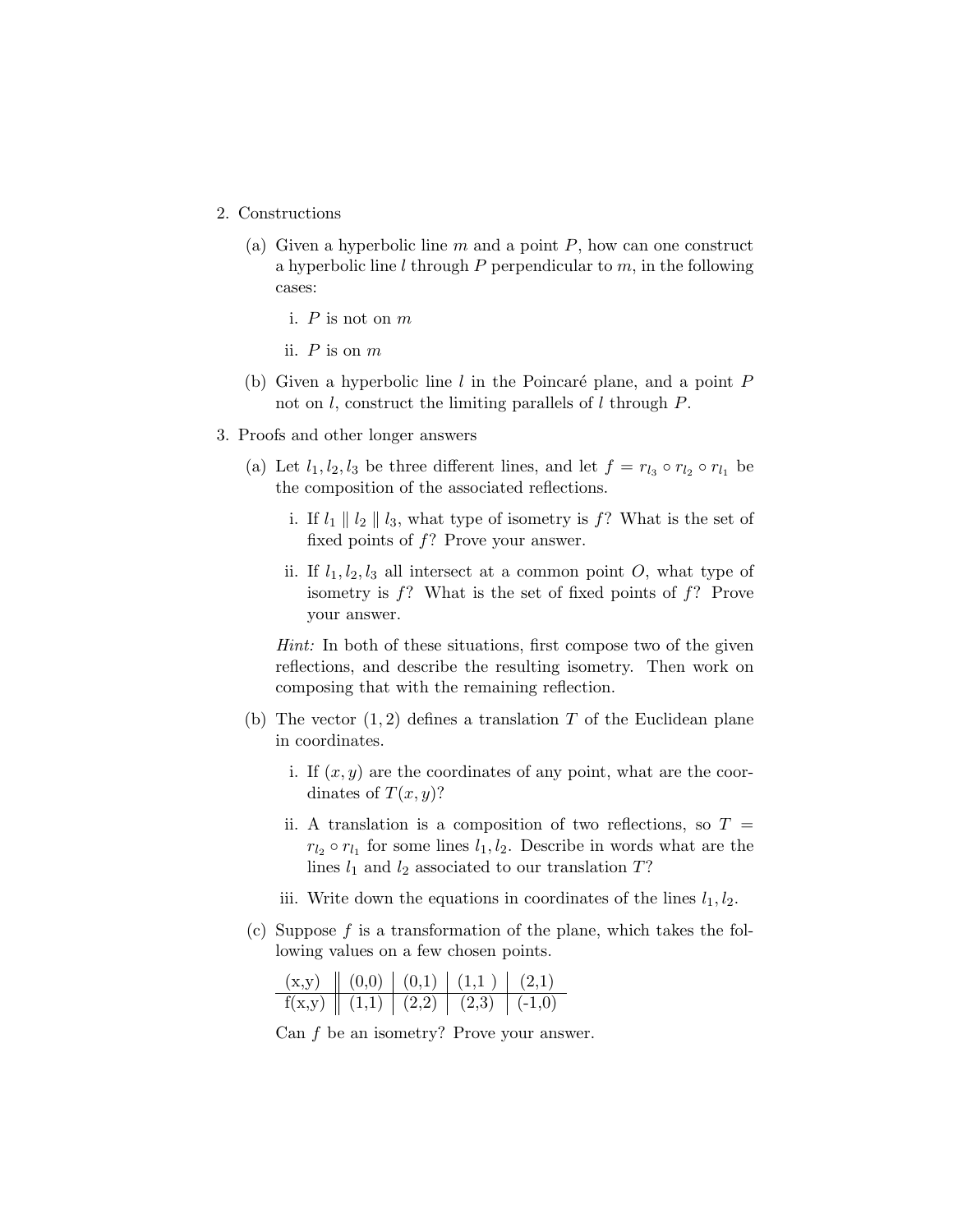- (d) Let  $R$  be the set of all rotations of the plane around a fixed point O. Show that  $R$  forms a group.
- (e) Let f be an isometry of the Poincaré disk, which preserves two different omega points  $\Omega_1$  and  $\Omega_2$ . What must f be? Prove your answer.

Hint: use the property of omega points given in Definition 7.7 of the book.

- (f) Suppose  $l$  is a hyperbolic line, and  $P$  a point not on  $l$ . Let  $m$  be a limiting parallel to  $l$  through  $P$ . Let  $Q$  be any other point on m. Show that m is a limiting parallel to l also through  $Q$ .
- 4. True or false?
	- (a) If  $l_1$  and  $l_2$  are two lines, the composition of reflections  $r_{l_2} \circ r_{l_1}$ could be a reflection, depending on the mutual position of  $l_1$  and  $l_2$ .
	- (b) If  $l_1$  and  $l_2$  are two lines, the composition of reflections  $r_{l_2} \circ r_{l_1}$ could be a rotation, depending on the mutual position of  $l_1$  and  $l_2$ .
	- (c) If  $l_1$  and  $l_2$  are two lines, the composition of reflections  $r_{l_2} \circ r_{l_1}$ could be a translation, depending on the mutual position of  $l_1$ and  $l_2$ .
	- (d) Let f be any isometry, and let  $r_m$  be a rotation about a line m. It is possible that  $f \circ r_m \circ f^{-1}$  is a reflection.
	- (e) Are the following functions on the Euclidean plane, given in coordinates, isometries?
		- i.  $f(x, y) = (x, -y)$ ii.  $f(x, y) = (x - 1, -y + 1)$ iii.  $f(x, y) = (-x, xy)$ iv.  $f(x, y) = (e^x, -y)$
	- (f) In the Poincaré disk, given a line l and point P not on l, there are exactly two lines through P which are parallel to l.
	- (g) Hyperbolic reflections preserve hyperbolic distances.
	- (h) Hyperbolic reflections preserve hyperbolic angles.